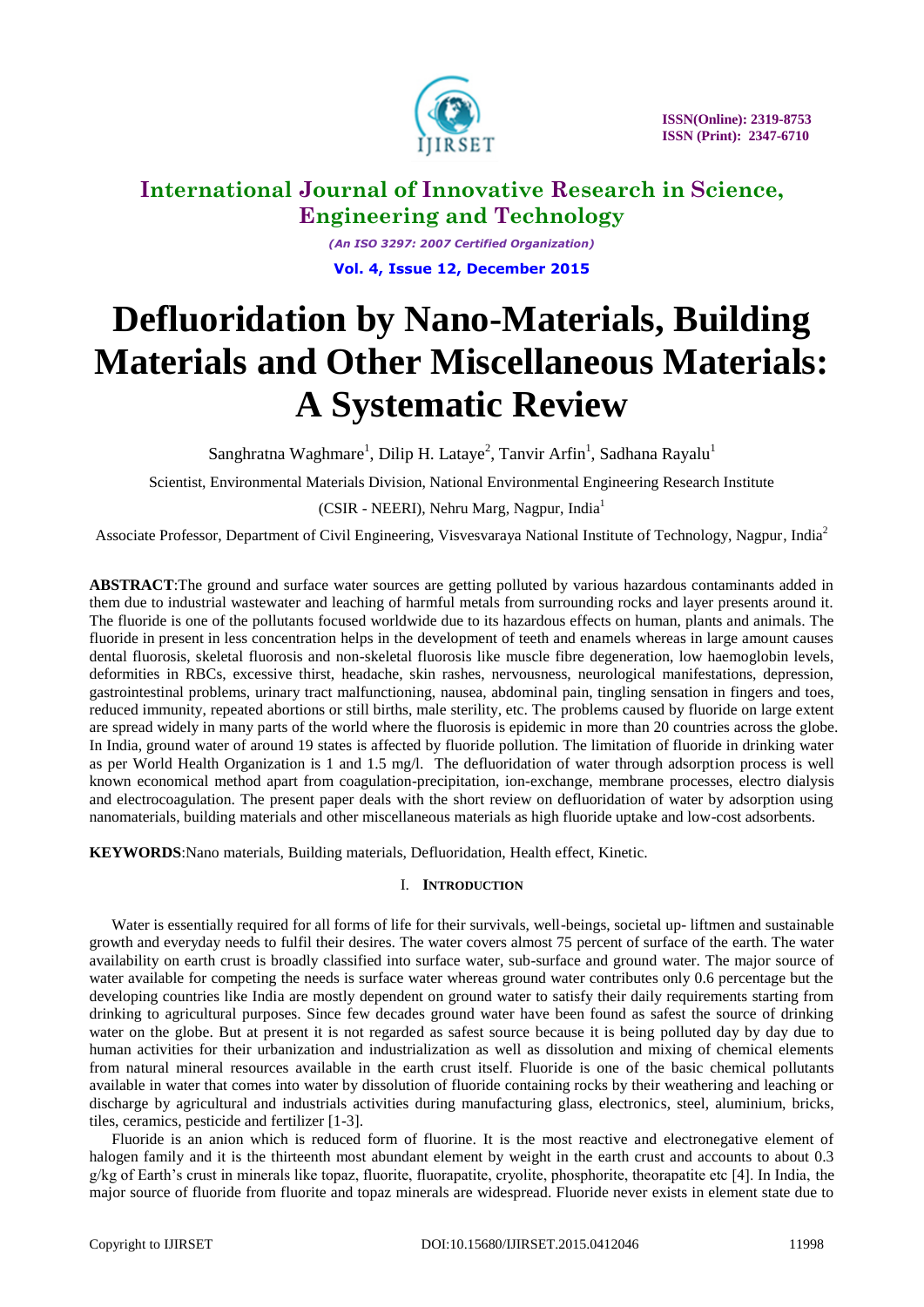

*(An ISO 3297: 2007 Certified Organization)*

### **Vol. 4, Issue 12, December 2015**

its high reactivity property. It is mostly associated with monovalent cations like NaF, HF and KF and divalent cations such as  $CaF<sub>2</sub>$  and PbF<sub>2</sub>. The oxidation state of fluoride ion is -1. The fluoride compounds present in an environment occurs mostly in inorganic form when compared to the organic compound.

The presence of fluoride in groundwater for the purpose of drinking purposes may be beneficial or detrimental depending on its concentration and amount indigested. The drinking water with low concentration of fluoride in the range of 0.4 to 1.0 mg/L is beneficial as it promotes calcification of dental enamel and protects teeth against tooth decay, whereas if it is present in excess amount, it causes multiple health problems ranging from mild dental fluorosis to crippling skeletal fluorosis [5]. According to the World Health Organization (WHO) [6], the maximum acceptable concentration of fluoride is 1.5 mg/l, while India"s permissible limit of fluoride in drinking water is 1 mg/l [7]. Keeping in view the climatic condition of the hot and humid region, the US Public Health Service have reduced the permissible limit of fluoride from 1.7 to 0.8 mg/l with an increases in the average maximum daily air temperature [8]. High  $F$ intake have been suspected to be involved in a wide range of adverseand severe health problems in addition to fluorosis such as cancer, impaired kidney function, digestive and nervous disorders, reduced immunity, Alzheimer's disease, nausea, adverse pregnancy outcomes, respiratory problems, lesions of the endocrine glands, thyroid, liver and other organs [9-14].

The crises of fluoride is still more critical and increasing with full pace as per the survey carried out world-wide basis. The fluorosis is epidemic at least 28 countries namely Bangladesh, Bhutan, India, Pakistan, Sri Lanka and so on [5]. According to estimates of UNESCO more than 200 million people in the whole world rely on drinking water with fluoride concentration more than the limit as prescribed by WHO guideline value [15]. In India, alone 66 million people were affected by fluorosis and this problem was prevalent in 20 out of the 35 States, especially Rajasthan, Madhya Pradesh, Andhra Pradesh, Tamil Nadu, Gujarat and Uttar Pradesh [16-17]. The major source of fluoride in majority of countries are due to minerals existing in rocks and soil with which water interact.

The mitigation of fluorosis is most essential to prevent their hazardous impact on human beings, animals and plants. Most of the research works are still going on to remove or reduce the concentration of fluoride to make it fit for drinking purpose by various treatment methods since the alternative source of drinking water are limited or not available in most of the countries.

Our main objective is to provide a comprehensive review dealing with the recent developments. We wish that this article could serve a wide interest and inspire for amazing development in the field of research. Latest development for the use of various nano materials as an adsorbent to remove fluoride from water in many years are reported elaborately.

#### II. **NANO MATERIALS ADSORBENTS**

Li *et al.* (2001) prepared  $A_1O_3$  in amorphous form assisted supported on carbon nanotubes ( $A_1O_3/CNTs$ ) for the defluoridation of water. The optimum calcined temperature was noted as  $450^{\circ}$ C and aluminium loading was of 30% respectively where the maximum fluoride adsorption was attained at pH 5.0 to 9.0. At equilibrium concentration of 12 mg/l, the adsorption capacity of  $A<sub>1</sub>O<sub>3</sub>/CNTs$  was approximately 13.5 times higher than of AC-300, 4 times higher than  $\gamma$ - Al<sub>2</sub>O<sub>3</sub>. At the pH of 6.0, the adsorption capacity of Al<sub>2</sub>O<sub>3</sub>/CNTs was 28.7 mg/g and equilibrium concentration of 50 mg/l was observed [18].

Li *et al.* (2003) who prepared aligned carbon nanotubes (ANTs) by catalytic decomposition of xylene using ferrocene as the basic catalyst. At pH of 7, the maximum adsorption capacity of ANTs was 4.5 mg/g and equilibrium concentration of 15 mg/l was attained. The adsorption of fluoride was authorized by the surface and inner cavities of ANTs. It was noticed the adsorption was very rapid and equilibrium was reached in180 min. It proves that the experimental data was quiet sufficient for Freundlich isotherm model [19].

Li *et al.* (2003) used the prepared carbon nanotube supported alumina ( $A I_2O_3/CNTs$ ) for fluoride removal from drinking water. Freundlich model was capable enough to desire the isotherm and adsorption was followed pseudosecond-order rate equation. The maximum fluoride removal took place by the  $Al_2O_3/CNTs$  synthesized with calcined temperature of 450 °C and 30% of alumina loading and possessed the largest adsorption capacity of 9.6 mg/g where the optimum pH range was between 6.0 and 9.0. When the surface was positively charged, fluoride sorption occurred by ligand exchange and when the surface was neutral it occurred through ion exchange mechanism [20].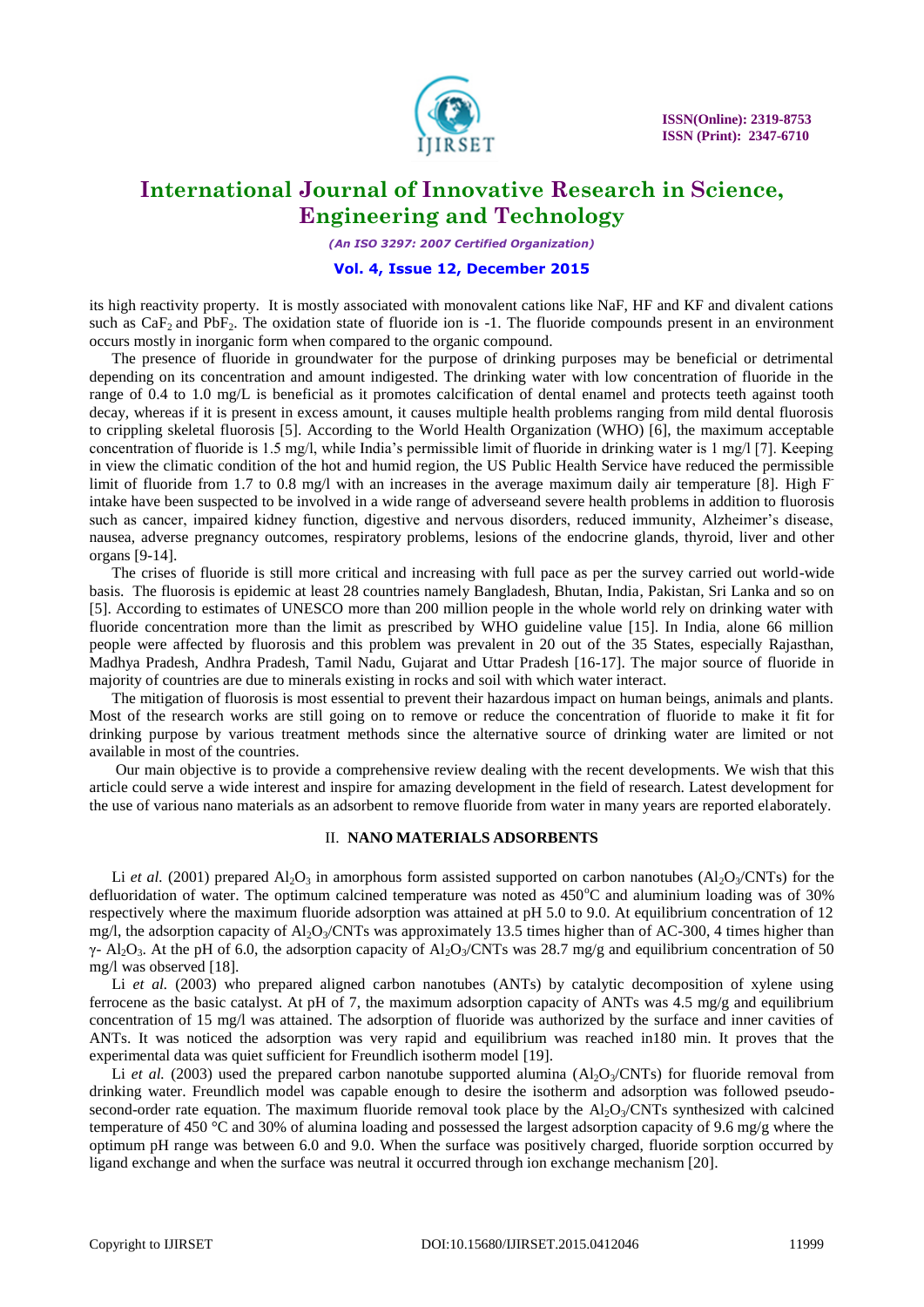

*(An ISO 3297: 2007 Certified Organization)*

### **Vol. 4, Issue 12, December 2015**

Pathak *et al.* (2003) prepared the nano-sized powder of inorganic oxides such as  $Fe<sub>3</sub>O<sub>4</sub>$ , Al<sub>2</sub>O<sub>3</sub> and ZrO<sub>2</sub> and sonicated them in water and combined all the inorganic oxides in the matix of activated charcoal through adsorption and finally used it as the adsorbing bed for the removal of trace of fluoride/arsenite and arsenate generally noticed with concentration upto 0.01-0.02 ppm) from industrial wastewater and aldehyde from perfume grade alcohol respectively. The oxides was prepared by the process of thermolysis of polymeric based aqueous precursor solution of sucrose and polyvinyl alcohol mixed with respective cations homogeneously and calcinedthe precursor powder at 200-500°C for 2 h to produced desired inorganic oxide phase of particle diameter (20 and 38nm) with 200  $m^2/g$  surface area [21].

Chang *et al.* (2006) used the super magnetic nano-scale adsorbent of bayerite/ $\text{SiO}_2/\text{Fe}_3\text{O}_4$  or adsorbent for defluoridation of water. The adsorbent was synthesized through the three sequential steps such as chemical precipitation of Fe<sub>3</sub>O<sub>4</sub>, coating of SiO<sub>2</sub> on Fe<sub>3</sub>O<sub>4</sub> and finally coating of bayerite (Al (OH)<sub>3</sub>) on SiO<sub>2</sub>/Fe<sub>3</sub>O<sub>4</sub> by adopting the sol-gel (MASG) or homogeneous precipitation (MAHP) methods. Among the other defluoridation study, the MASG was found to be most effective adsorbent with the adsorption capacity of 38 g/kg at pH 6.0 as compared to adsorption capacity of CA at pH of 3.5. The sorbent possess physicochemical stability at pH range of 6-8 [22].

Patel *et al.* (2009) used CaO nanoparticle synthesized by the sol-gel method for defluoridation of water. The removal of 98% fluoride was achieved within 30 min at 0.6 g/l dose of sorbent for fluoride solution of 100mg/l. The adsorption process followed the Freundlich isotherm and pseudo-first-order kinetic equation where the maximum Langmuir adsorption capacity was noted as  $163.3 \text{ mg/g}$ . The thermodynamic study revealed that the adsorption process was spontaneous, endothermic in nature increasing randomly. It was also clear from the study that the fluoride adsorption mainly take place due to ion-exchange mechanism to form  $CaF<sub>2</sub>$  by replacing hydroxide ions with fluoride ions as hydroxide is effect. The sulphate and nitrate ions had no effect on adsorption. Desorption process was carried out up to 50% by maintaining the pH value between the range of 2 -12 by addition of 0.1M NaOH or 0.1M HCL solution [23].

Chen *et al.* (2009) used Fe-Al-Cenano-adsorbent coated with sand by spraying trimetallic oxides on sand in a fluidized bed with the polymer latex as binder. The particle of 2-3mm size with the uniform coating of 200µm thickness was obtained by the method applied by them. The coating of 27.5% was noted to be optimized and adsorption capacity of 2.22 mg/g was achieved at neutral pH 7 for initial fluoride concentration of 0.001M. The fluoride solution of 5.5 mg/l has been treated in a packed bed column with adsorbent granules at pH 5.5. The SV of 5h<sup>-1</sup> has given to be 300 bed volume of treated water with fluoride concentration which is less than 1 mg/l and 500 bed volumes with concentration of 1.5 mg/l has indicated the on-field suitability of adsorbent [24].

Maliyekkal*et al.* (2010) synthesized nano-magnesia by self-propagated combustion of magnesium nitrate trapped in cellulose fiber. The nanoparticle so obtained was crystalline with phase purity and particle of 3-7 nm size. The adsorption process followed pseudo-second-order equation and equilibrium data fitted well with Freundlich isotherm model and the maximum Langmuir adsorption capacity of nanomagnesia was 267.82 mg/g. The sorption capacity was negligibly sensitive to pH variations but at higher pH, the adsorption decreases slightly. Phosphate showed great competitive study of fluoride followed by bicarbonate and nitrate. The fluoride removal took place through isomorphic substitution of fluoride in brucite. The nanomagnesia employed in the household defluoridation and was treated with drinking water [25].

Zhang *et al.* (2012) used hydroxyapatite nanoparticle (nHAp) synthesized by waste phosphogypsum (PG) for defluoridation of water. The experimental data fitted well with Langmuir-Freundlich isotherm model and adsorption followed pseudo-second-order kineticequation. The Langmuir-Freundlich maximum adsorption capacity of nHAp was 19.742, 26.108, 36.914 and 40.818 mg/g for the temperature of 298, 308, 318 and 328K respectively. The electrostatic interaction and hydrogen bond were actively responsible for fluoride removal through nHAp derived from PG [26].

Suriyaraj (2012) prepared hybrid  $Al_2O_3/B$ io-TiO<sub>2</sub>nanocomposite impregnated on thermoplastic polyurethane membrane for defluoridation of water. The maximum adsorption capacity of nanocomposite impregnated membrane was observed to be 1.9 mg/g and was followed Langmuir isotherm and pseudo-second-order-kinetic model [27].

Barati*et al.* (2014) studied the defluoridation potential of nanocomposite hydrogel based on starch/sodium acrylate/nanoaluminum oxide from drinking water. The optimum pH range was between 5 and 7. It was noticed that the removal efficiency was increased with an increase in initial fluoride concentration. The fluoride removal of 60% was attained by nanocomposite hydrogel with 4 wt. % of nanoaluminum oxide along with fluoride solution of 5 ppm at pH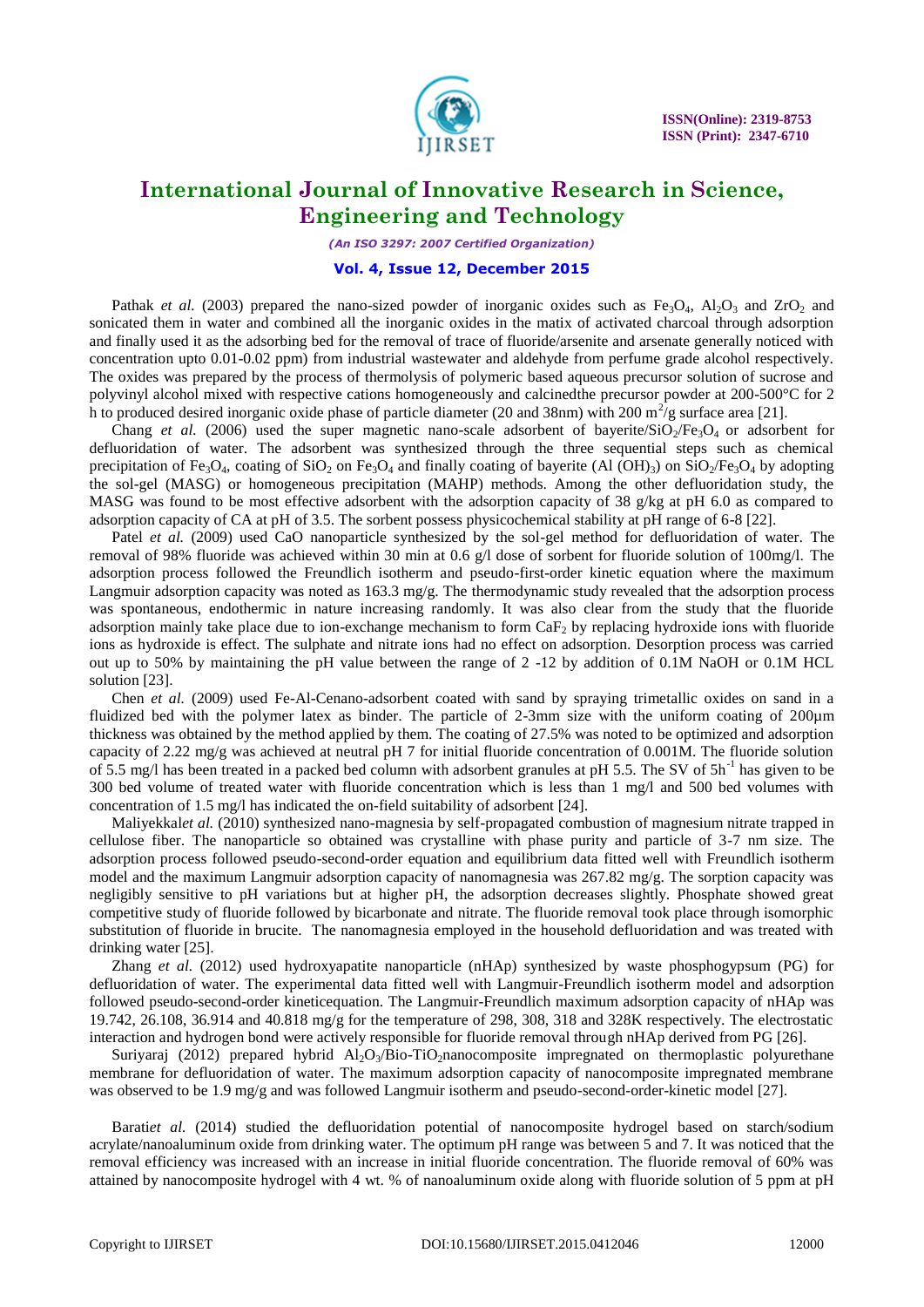

*(An ISO 3297: 2007 Certified Organization)*

### **Vol. 4, Issue 12, December 2015**

6.8, temperature of  $25^{\circ}$ C and contact time of 4 hrs. The equilibrium data fitted well with Langmuir isotherm model and adsorption followed pseudo-second-order kinetic model. Under the same condition of temperature and pH, the equilibrium adsorption of fluoride for fluoride solution of 5 and 10 ppm was observed to be 85% and 68% respectively [28].

Wei *et al.* (2014) used nanosizedfluorapatite (nFAP) for fluoride removal from aqueous solution. The adsorption data was briefly studied by Langmuir isotherm model and was followed by pseudo-second-order model and the adsorption process was spontaneous and endothermic in nature. The maximum defluoridation capacity of nFAP was 7.45 mg/g for 150 mg/l initial fluoride concentration at pH 5.0 and 25  $^{\circ}$ C, which was same as that of nanosized hydroxyapatite  $(7.75 \text{mg/g})$ . The defluoridation from aqueous solution was highly suggested to be used due to its low costing and ease of regeneration of nFAP absorbent [29].

He *et al.* (2014) used zirconium-based nanoparticle for the defluoridation from drinking water. The optimum pH was found to be 4 when the fluoride removal was carried out at pH range between 3.0 and 10.0. The adsorption process was found to be rapid and reached the equilibrium within 4hrs and it was noticed that the equilibrium data fitted well with Langmuir isotherm model. The intraparticle surface diffusion model well fitted the adsorption kinetics. The maximum adsorption capacity was observed as 97.48 and 78.56 mg/g at the optimal pH and neutral pH respectively. The adsorption capacity was found to be decreasing due to the presence of  $\text{HCO}_3^-$  and  $\text{SiO}_2^3$  whereas phosphate, nitrate and organic matters had no effect on fluoride removal. The regeneration of adsorbent enhanced the reusability for defluoridation. The study revealed that the ion-exchange mechanism was equally responsible for adsorption of fluoride by zirconium-based nanoparticle [30].

He *et al.* (2014) prepared Zr-based nanoparticle embedded with polysulfone (PSF) blend hollow fiber membrane for the removal of fluoride from water. The adsorption of fluoride was carried out eventually in both static and dynamic state. The fluoride removal by membrane was attained at the pH range between 3 and 10, where the maximum adsorption capacity of optimized membrane was 60.65 mg/g at neutral pH found to be higher than the commercial adsorbent. The adsorption equilibrium was attained within 24 h of contact time. The fluoride removal was reduced due to the presence of bicarbonate and phosphate ions whereas nitrate, sulphate and HA had no effect on adsorption capacity. The membrane was regenerated and water was also treated in continuous filtration at the presence of organic matter. An intraparticle diffusion model was suitable to describe the adsorption kinetics. The adsorption of fluoride was mainly governed by ion-exchange between sulphate and fluoride ions [31].

Adeno*et al.* (2014) used nanoscale aluminium oxide hydroxide as nano-AlOOH for defluoridation from water. The adsorption was very fast as most of the adsorption took place during the first 30 min and equilibrium was attained within 60 min. with an optimum adsorbent dose of 1.6g/l for initial fluoride concentration of 20mg/l. It was noticed that the removal of fluoride increases with an increase in adsorbent dose. The fluoride removal efficiency was increased at pH range between 3 and 8 and further it decreases with increase in pH but the optimum pH was found at 7.0. The experimental data fitted well with Langmuir isotherm model and followed pseudo-second-order rate equation. The Langmuir maximum adsorption capacity was  $62.5 \text{ mg/g}$  with initial fluoride concentration of 20 mg/l. There was no action of intra-particle diffusion as it was not a rate-controlling step for the adsorption process. The adsorption process was enhanced due to chemisorption as the value of mean free energy (13.15 kJmol<sup>-1</sup>) was found to be determined by D-R isotherm model [32].

Govhaet al. (2014) studied the kinetic process of fluoride adsorption on mixed oxide nanocomposites. The kinetics of adsorption was suited considerably with pseudo-second-order equation. The adsorption process followed the chemisorption to control the kinetics [33].

Jahin (2014) used nanoscale zero-valent iron (nZVI) for removal of fluoride from drinking water. The fluoride removal efficiency increases with an increase in dose of adsorbent and contact time and it showed gradual with an increase in initial concentration and pH of fluoride solution. The fluoride removal of 84% was achieved within 35 min at 0.6 g/l dose of nZVI and pH 4.0. The adsorption data fitted well with Freundlich isotherm model and the Langmuir maximum adsorption capacity of nZVI was 18.91 mg/g [34].

Teimouri (2015) used Chitosan/Montomorilonite/ZrO2nanocomposites for defluoridation of water and has an adsorption capacity of 23 mg/g at pH 4.0, 30 $^{\circ}$ C and a fluoride solution of 20 mg/l. The adsorption process was described well by Langmuir isotherm and pseudo-second-order equation [35].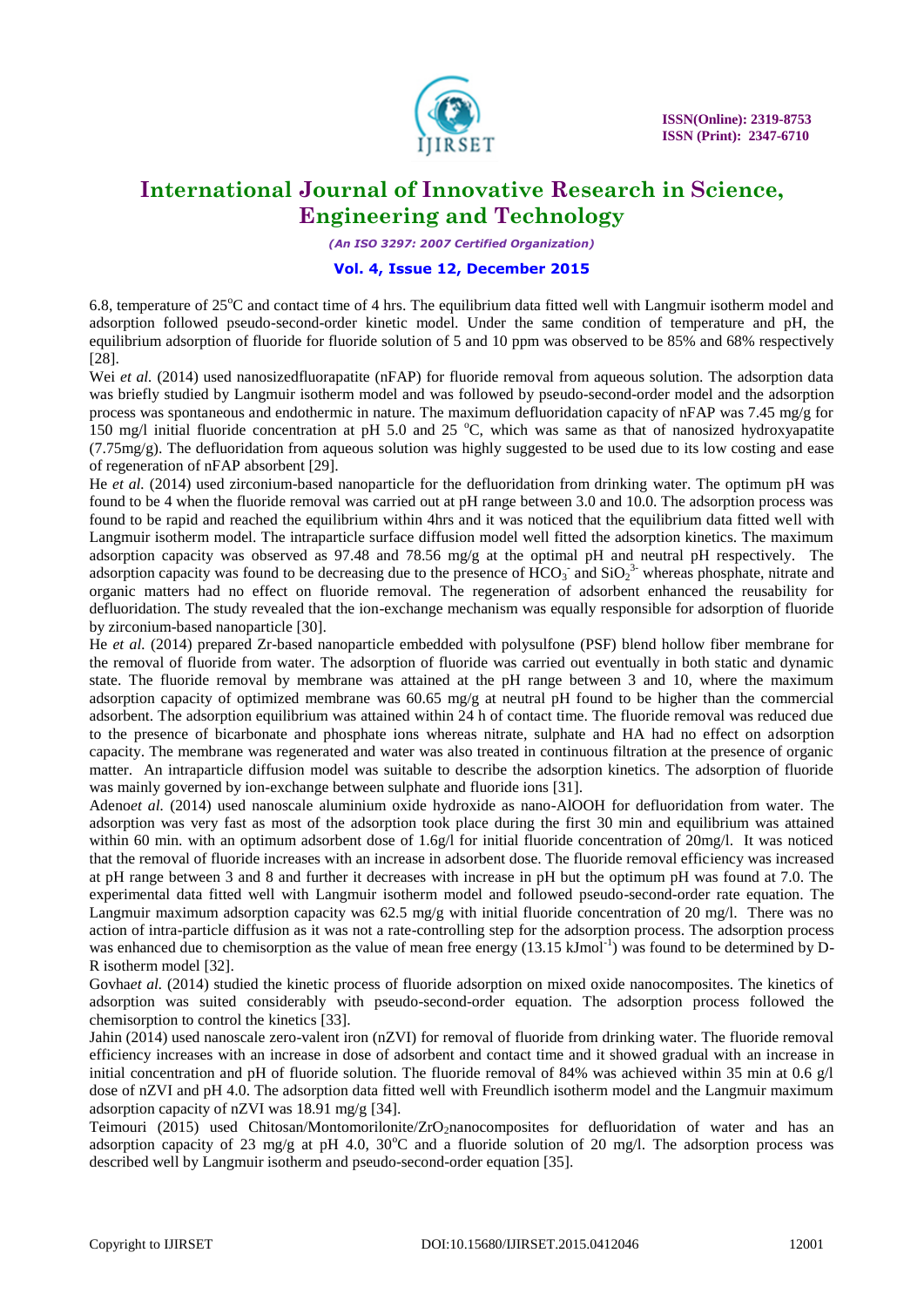

*(An ISO 3297: 2007 Certified Organization)*

### **Vol. 4, Issue 12, December 2015**

Dayananda*et al.* (2015) used MgOnano-particle loaded with mesoporous alumina (MgO@Al<sub>2</sub>O<sub>3</sub>) for defluoridation from water. The maximum fluoride removal was obtained by 40 wt. %MgO nanoparticle loaded on mesoporous  $Al_2O_3$ and denoted as  $40MgO@$  Al<sub>2</sub>O<sub>3</sub>. The maximum fluoride removal of nearly 90% was attained by  $40MgO@$  Al<sub>2</sub>O<sub>3</sub> with initial fluoride concentration of 10 mg/l. The adsorption data fitted well with both Langmuir and Freundlich isotherm models. The kinetics of adsorption was noted as pseudo-second-order rate equation and the adsorption process was based on chemisorption. The fluoride samples with 5 and 10 mg/l was reduced to approximately 1 mg/l less by using mesoporousMgO nanoparticle loaded mesoporous  $\text{Al}_2\text{O}_3$  (40Mg@Al<sub>2</sub>O<sub>3</sub>) [36].

Dhillon and Kumar (2015) prepared a hybrid Fe-Ce-Ni nanoporous adsorbent for defluoridation of water. The maximum defluoridation capacity of 285.7 mg/g and removal of 98.7% was obtained at pH 7 with dose of 0.4g/l, contact time of 30 min and initial fluoride concentration of 10mg/l. The experimental data fitted well with Freundlich and Dubinin-Radushkevich isotherm models. The adsorption followed pseudo-second-order kinetic model. The adsorption reaction was spontaneous, endothermic, stable and irreversible in nature. The presence of co-anions has a significant effect on defluoridation capacity in the order of phosphate  $>$  bicarbonates  $>$  carbonate  $>$ sulphate $>$  nitrate  $>$ chloride. Desorption of 95% was achieved by 4% NaOH solution. The adsorption capacity was reduced from 98.7% to 48% after the fifth cycle of adsorption-desorption [37].

Balarak (2015) used SiO<sub>2</sub> nanoparticle for defluoridation of water with maximum adsorption capacity of 49.95 mg/g at pH of 6 with a contact time of 20 minutes and initial fluoride concentration of 25 mg/l. Defluopridation data were fitted well with Langmuir isotherm and pseudo-second-order-kinetic models [38].

Pandi and Viswanathan (2015) prepared composite beads with n-HAp powder mixed into alginate polymer and crossliked by La<sup>3+</sup> ions for defluoridation of water. N-HApAlgLa beads have the maximum adsorption capacity of 3.72 mg/g in acidic pH. The adsorption process was followed the Langmuir isotherm model and pseudo-second-order as wellas intraparticle diffusion models. The sorption reaction was spontaneous and endothermic in nature [39].

Wei (2015) used aluminum carbonate  $[(AIOH)CO<sub>3</sub>]$ nanospheres having a maximum adsorption capacity of 59 mg/g in neutral solution and adsorption was not affected by common anions in water [40].

Dhillon (2015) has made hydrous hybrid Fe-Ca-Zr oxide nanoadsorbent for defluoridation of water and has the maximum adsorption capacity of 250 mg/g at pH 7.0 with an optimal dose of 0.25 mg/l. The adsorption process was well described by Freundlich and D-R isotherms and pseudo-second-order kinetic model. This composite adsorbent was also removed E-coli strain from water [41].

Minju (2015) used magnesium oxide coated magnetite nanoparticles for defluoridation of water. The fluoride removal of 98.6% for 13.6 mg/l of fluoride solution was achieved at optimum conditions of pH 6.0, contact time of 120 minutes and the adsorbent dose of 2 g/l. The experimental data fitted well with Langmuir isotherm and pseudo-second-ordered kinetic model [42].

Christina and Viswanathan (2015) were used two adsorbents viz.  $Fe<sub>3</sub>O<sub>4</sub>$  nanoparticle immobilized in sodium alginate matrix (FNPSA) and Fe<sub>2</sub>O<sub>3</sub> nanoparticles and saponified orange peel residue immobilized in sodium alginate matrix (FNPSOPR) for defluoridation of water. The adsorption process for both the adsorbent was fitted well with Langmuir isotherm and pseudo-first-order kinetic model. The maximum adsorption capacity of FNPSA and FNPSOPR were 58.24 and 80.33 mg/g respectively [43].

Malana (2015) prepared nanocomposites of  $MgAl<sub>2</sub>O<sub>4</sub>$  with the polymer network for removal of fluoride from water. The maximum removal of 96% was achieved by using nanocomposite and adsorption reaction was well fitted with Langmuir isotherm and pseudo-second-order-kinetic model. The adsorption process was spontaneous in nature [44].

Pandi and Viswanathan (2015) used nano-hydroxyapatite (n-HAp) incorporated gelatin bio-composite (n-HAp@Gel) having adsorption capacity of 4.16 mg/g. The sorption data fitted well with Langmuir isotherm and pseudo-secondorder as well as intraparticle diffusion kinetic models. The adsorption reaction was spontaneous and endothermic [45].

Wan (2015) prepared γ-AlOOH@CS (pseudoboehmite and chitosan shell) magnetic nanoparticles (ACMN) for defluoridation of water. The maximum adsorption capacity of ACMN was 67.5 mg/g at neutral pH. The adsorption data fitted well with Langmuir-Freundlich isotherm and pseudo-second-order and Elovich kinetic models. The sorption reaction was spontaneous and endothermic in nature [46].

Cai (2015) investigated defluoridation capacity of tea waste supported hydrous aluminium oxide (Tea-APAM-Al) with the help of polyacrylamide (APAM). The maximum adsorption of 42.14 was achieved in the pHrange of 4.0 to 9.0 and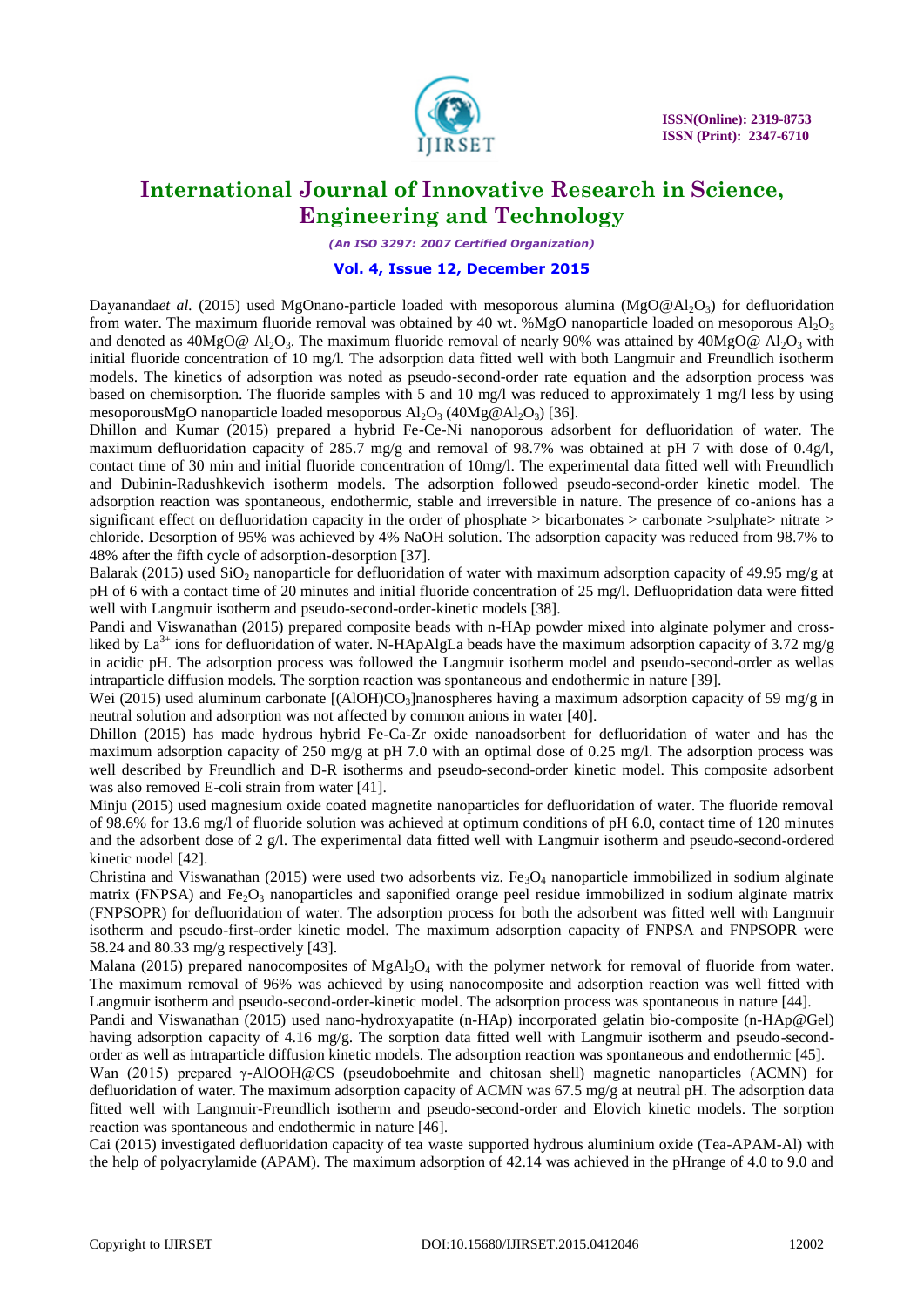

*(An ISO 3297: 2007 Certified Organization)*

### **Vol. 4, Issue 12, December 2015**

contact time of 3 hours. The experimental data fitted well with Langmuir isotherm and Lagergern pseudo-second-order kinetic model [47].

Islam (2015) has used Polyaniline/Basic oxygen furnace slag nanocomposite for removal of fluoride from water. The maximum adsorption capacity of nanocomposite was observed to be 9.143 mg/g at  $45^{\circ}$ C. The maximum fluoride removal was occurred at pH range of 6 to 10.The adsorption data fitted well with Langmuir isotherm. The adsorption reaction was spontaneous and endothermic in nature [48].

Prathibha (2015) used nano calcium-aluminum mixed oxide (NCAMO) that was prepared by molar ratio of 1:1 of calcium and aluminum nitrate with urea as fuel. The equilibrium adsorption capacity of NCAMO was observed to be 23.7 mg/g at pH 4.0, contact time 4 hours, dose of 1 g/l and temperature at  $25^{\circ}$ C. The experimental data fitted well with Langmuir isotherm and pseudo-second-order-kinetic model. The thermodynamic study revealed that the process was spontaneous and endothermic in nature [49].

Thakkar (2015) used nanostructure diatom-ZrO<sub>2</sub> composite for defluoridation of water. The maximum Langmuir adsorption capacity was found to be 15.53 mg/g. The adsorption reaction was followed the pseudo-second-order-kinetic model. The maximum fluoride removal was obtained at a pH range of 2 to 6 [50].

### III. **BUILDING MATERIALS ADSORBENTS**

This category of adsorbents is broadly dividedinto the four sub-parts like fluoride removal potential of cement pastes and granules, broken concrete, brick powder and sands.

### **1. CEMENT PASTE AND GRANULES**

Kang *et al.* (2007) used paste made of cement for fluoride removal from water. The optimum pH range taken into account for cement slurry was found to be between 7.0 and 11.5. The fluoride removal mainly took place through the adsorption and precipitation as  $CaF<sub>2</sub>$  due to the presence of portlandite, calcium silicate hydrate (CSH) and ettringate in cement slurry. The real hydrofluoric acid wastewater with 1150 mg/l of fluoride concentration was reduced to 15 mg/l less by cement slurry filled with packed bed column [51].

Ayoob*et al.* (2007) studied the feasibility of alumina cement granules (ALC) by the batch and column study for defluoridation of water. The fluoride solution of 8.65 mg/l was found to reduce from 1.0 mg/l by 2 g/l dose of alumina cement granules in batch study. The isotherm was significantly described well by Freundlich. The maximum monolayer capacity of ALC was 10.215 mg/g. According to column studies, the maximum adsorption capacity of ALC at breakthrough was 2.27 mg/g with a flow rate of 4 ml/min [52].

Ayoob*et al.* (2008) studied the kinetics and mechanism of fluoride adsorption from water using alumina cement granules (ALC). The kinetics of adsorption was indigenously explained by pseudo-second-order equation. ALC indicated the biphasic kinetic with initial rapid uptake phases generally a slow and gradual phase. The activation energy of the system was 17.67 kJ/mol, referring the importance of intra particle diffusion in adsorption process. The surface of ALC was heterogeneous bonding site. The dominant mechanism of fluoride removal was found to be as a chemisorptive ligand exchange reaction engulfing the formation of inner-sphere complexation of fluoride with ALC[53].

Ayoob*et al.* (2008) studied the adsorption potential of hard ALC for fluoride adsorption through isotherm study. The maximum monolayer adsorption capacity was noted as 34.36 mg/g and was reduced to 10.215 mg/g with the dose variation study and further reduced to 0.9358 mg/g in natural ground water. The experimental data was quite suitable for Freundlich isotherm model and adsorption process was endothermic in nature. The Freundlich adsorption parameter increased from 0.5589 to 0.99391 g-1 in natural water and 3.980 to 7.51981  $g^{-1}$  in synthetic water systems when temperature was increased from 290K to 310K [54].

Ayoob*et al.* (2009) have investigated the defluoridation capacity of alumina cement granules (ALC) from synthetic as well as the natural ground water. The 2 g/l dose of ALC was capable enough to reduce the fluoride concentration in water from 8.65 mg/l to 1.0 mg/l low level under optimal conditions. The maximum adsorption capacity was found to be 2.27 mg/g at flow rate of 4ml/min. The co-anions like sulfate, nitrate, chloride and bicarbonates had no effect on the fluoride adsorption whereas higher concentration of silicates and phosphates reduced the fluoride uptake by ALC. The adsorption process was spontaneous and endothermic in nature. The chemisorptive ligand exchange reaction involved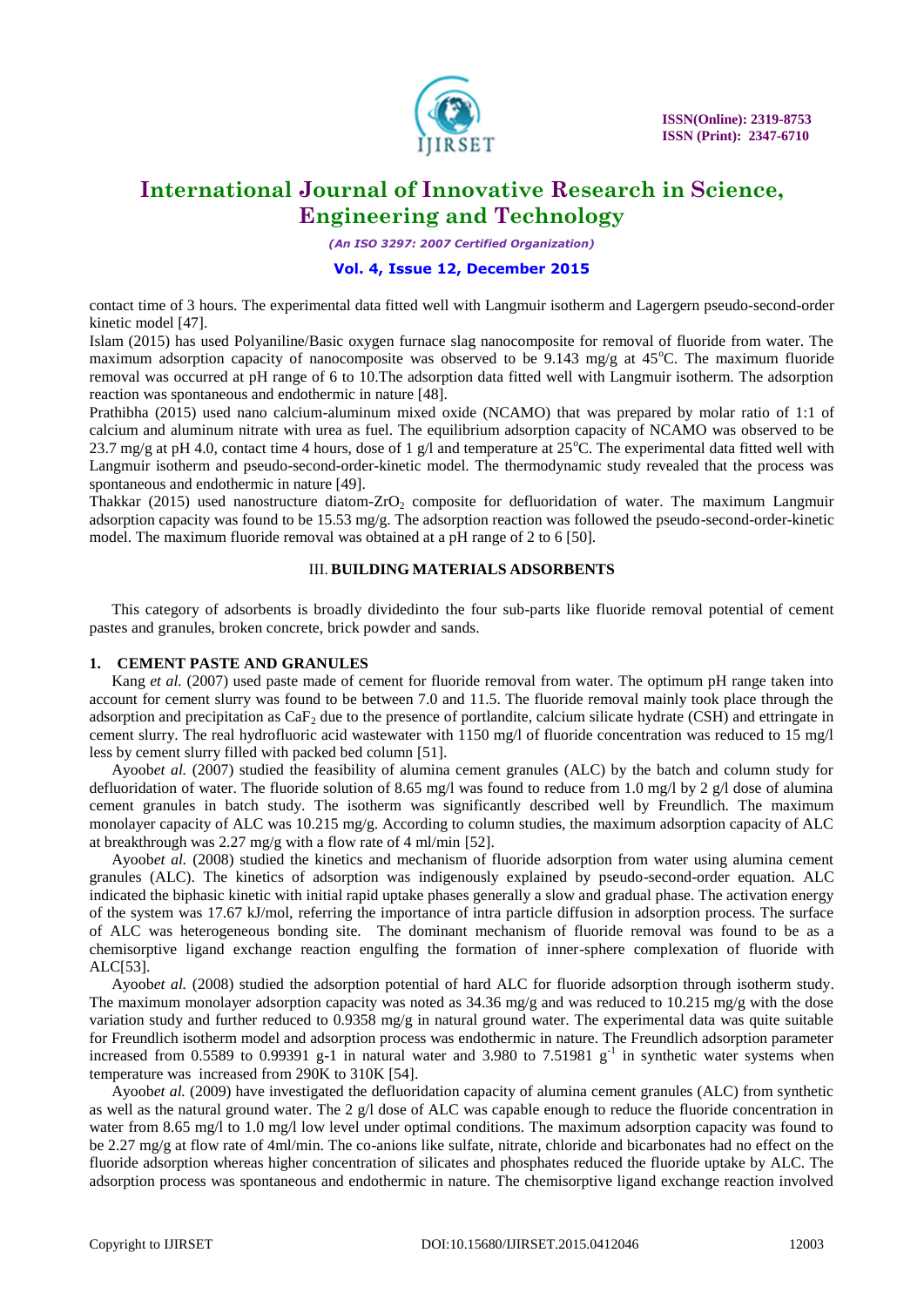

*(An ISO 3297: 2007 Certified Organization)*

### **Vol. 4, Issue 12, December 2015**

the inner-sphere complexes of F with ALC. The adsorption of fluoride onto ALC clearly described by Thomas model with consistent vigour in all the consequent stages [55].

### **2. BROKEN CONCRETE**

Oguz*et al.* (2005) used gas concrete for defluoridation from water. The optimum pH and contact time was 6.9 and 60 minute for maximum adsorption. The removal of 96% was attained for fluoride solution of 120mg/l at 40-60 $^{\circ}$ C respectively. The regeneration of gas concrete was carried out at pH ranging between 1 and 3.9. The adsorption process mainly occurred due to adsorption and precipitation of  $Al^{3+}$  and  $Ca^{2+}$  salts (F) in a prominent order [56].

Oguz*et al.* (2007) suggested about the adsorption capability of light weight concrete for removal of fluoride from water. The fluoride adsorption on light weight concrete mainly occurred due to the presence of high content of aluminium and silica. The maximum fluoride removal was obtained at pH 6.9 and the adsorption reached to equilibrium in 60 min. The Langmuir maximum adsorption capacity was found to be 5.15 mg/g followed by pseudo-second-order kinetic model. The adsorption process was found to be endothermic in nature [57].

Bandyopadhyay*et al.* (2009) reported about the use of broken concrete cubes for defluoridation of aqueous solution in column mode. The fluoride removal of 80% was achieved in 120 min. of contact time. It was found that percentage removal was increased with the dose of adsorbent. The maximum fluoride removal was attained at neutral pH. The column study for fluoride solution of 8 mg/l was reached to 1.5 mg/l at 26L cumulative flow of breakthrough point at the neutral pH. The field water with  $8 \text{ mg/l}$  was reduced to 1-1.23 mg/l by using broken concrete cube filled column for achieving safe drinking water of 25 litre from the contaminated water [58].

Hongo*et al.* (2014) synthesized ettringite, metaettringite and Ca-Al layered double hydroxide from concrete sludge for removal of borate, fluoride and chromate from the solution. The removal of borate from solution of 100 mg/l was done by CS-ettringite, CS-metaettringite and Ca-Al layered double hydroxide (CS-LDH) was 98.4, 6.3 and 84.1 mg/l with adsorption capacity of 0.13, 2.97 and 0.71 mg B/g and with pH of 10.2, 9.9 and 12.0 of treated water and contact time of 240 respectively. The removal of fluoride from 300 mg/l of initial concentration by CS-ettringite, CS-metaettringite and CS-LDH after 240 min. was 73.9, 14.5 and 14.1 mg/l with fluoride adsorption capacity of 114, 146 and 138 mg/g and with pH of 11.5, 11.4 and 12.0 of treated water respectively [59].

### **3. BRICK POWDER**

Wijesundara*et al.* (2004) used broken bricks as defluoridating agent for development of a low cost domestic defluoridator for rural area. The reaction rate parameter (k) and capacity parameter (fm) was noted as 0.001 to 0.0005  $Lmg<sup>-1</sup>h<sup>-0.5</sup>$  and 0.10 mg/g respectively. The low cost defluoridator was used field water with low concentration of fluoride upto 2.0 mg/l. The capacityparameter depends on quality of bricks showing the characteristics properties as firing temperature of brick and optimal range was between  $500$  to  $700^{\circ}$ C. The rate of removal was far better in small piece of broken bricks than the large piece of brick [60].

Yadav*et al.* (2006) used brick powder (BP) as adsorbent for removal of fluoride from water and compared the result with commercial activated charcoal (CAC). The maximum adsorption of BP was found to be 51.0-56.8% in pH range between 6.0and 8.0 found suitable for drinking purpose and the adsorption equilibrium time was 60 minutes. The removal of fluoride increased from 29.8 to 55.4% for BP and from 47.6 to 80.4% for CAC when the contact time was increased from 15 to 120 min. The fluoride removal of 48.73 and 56.4% was obtained for ground water sample with initial fluoride concentration of 3.14 and 1.21 mg/l respectively. The adsorption process was well described by Freundlich isotherm and pseudo first order rate mechanism. The surface adsorption and intra-particle diffusion was responsible for rate determining step as it was used as controlling agent. The presence of co-anions had no effect on the fluoride removal efficiency. The adsorption of fluoride by BP was mainly due to chemical interaction of fluoride with the metal oxides under suitable condition and pH. The availability and ease of brick powder was abundant when compared to that of CAC. The removal of fluoride by CAC occurred at pH in acidic condition [61].

 Singh *et al.* (2008) used brick powder for removal of fluoride from aqueous solution and ground water. The 29.8 to 54.4% of fluoride was removed by brick powder at pH of 6-8 and adsorbent dose of 0.6-1.0g/l when the contact time was increased from 15 to 120 min [62].

Rani *et al.* (2012) suggested about the use of brick powder for removal of fluoride from aqueous solution and ground water. The removal of fluoride from aqueous solution was increased from 29.8 to 54.4% by using brick powder and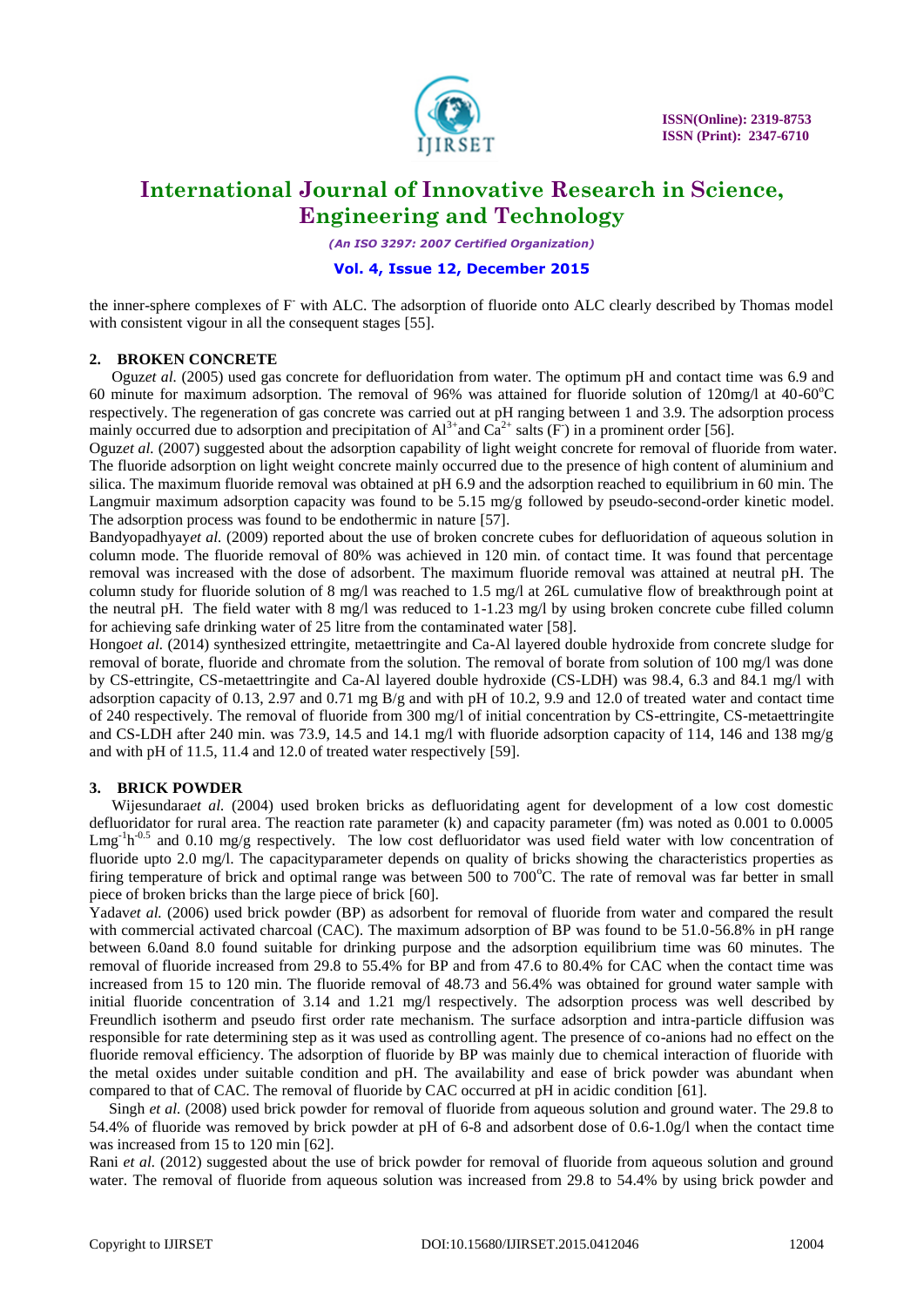

*(An ISO 3297: 2007 Certified Organization)*

### **Vol. 4, Issue 12, December 2015**

increased from 47.6 to 80.4% by commercial activated charcoal at pH range of 6 to 8 and adsorbent dose of 0.6 to 1.0 g/100ml when the contact time was increased from 15 to 120 min. The fluoride removal of 48.73 and 56.4% was obtained for ground water with initial fluoride concentration of 3.14 and 1.21 mg/l respectively. The adsorption of fluoride from brick powder occurred due to interaction of fluoride with the metal oxides under suitable condition of pH [63].

Jain and Singh (2014) used alum impregnated brick powder (AIBP) for defluoridation of water. The removal of fluoride by AIBP was 4.0-5.0% higher than that of brick powder (BP). The optimum pH was found to be 6.0-8.0 and adsorption equilibrium time noted was found to be60 min. The fluoride removal of 55-59% was achieved by AIBP in the pH range of 6-8. The adsorption of fluoride by AIBP occurred due to chemical interaction of fluoride with the metal oxides under suitable condition of pH and contact time. The adsorption process was indiscriminately explained first order equation and Langmuir isotherm model [64].

Bibi (2015) used hydrated cement, Brick powder and Marble powder wastes for fluoride and arsenic removal from water. Hydrated cement has the maximum adsorption capacity of 1.92 mg/g and 1.72 mg/g of arsenic and fluoride respectively at neutral pH. The experimental data fitted well with the Langmuir isotherm model [65].

### **4. SAND**

Togarepiet al.(2012) used activated sand with  $10\%$  Fe<sub>2</sub>O<sub>3</sub> under the contact time of 3h and pH around 6.0 for defluoridation to water. The adsorption increased with an increase in initial fluoride concentration and dose of adsorbent. The fluoride removal of 90% was achieved for the fluoride solution of 10 mg/l with adsorbent dose of 12g in 50 ml (0.24mg/l) and optimum pH range of 5.7 to 6.3. The adsorption process was described Freundlich isotherm with Langmuir maximum adsorption capacity of modified sand as 10.3 mg/g [66].

### IV.**OTHERS AND MISCELLENIOUS ADSORBENTS**

Sundarama and Meenakshi (2009) prepared a novel organic – inorganic hybrid type of ion exchanger for fluoride removal from water. The defluoridation capacity of polyacrylamide Ce (IV) phosphate (Ce-Ex), polyacrylamide Al (III) phosphate (Al-Ex) and polyacrylamide Zr (IV) phosphate (Zr-Ex) exhibited the fluoride adsorption capacity of 2.14, 2.29 and 2.17 mg/g respectively and the maximum fluoride removal occurred at acidic pH for all the synthesized materials [67].

Chen *et al.* (2010) used granular ceramic adsorption for defluoridation from water. The porous granular ceramic was developed by using Kanuma mud, starch, zeolite and FeSO<sub>4</sub>.7H<sub>2</sub>O and calcined. The surface area of adsorbent and total pore volume was  $73.67 \text{m}^2/\text{g}$  and  $0.14 \text{cm}^3/\text{g}$  respective and the optimum pH was between 5.0 and 8.0. The experimental data was quite suitable with Freundlich isotherm model and followed pseudo-second-order kinetics equation along with intra-particle diffusion model. The minimum adsorption capacity of granular ceramic was 12.12 mg/l at 20 $^{\circ}$ C and found more than granular red mud which was 0.85mg/g. The mechanism of fluoride adsorption was reduced in presence of phosphate and sulphate ions but it increased in presence of chloride and nitrate ions. The fluoride uptake was governed by ion exchange of fluoride with hydroxides ions available on the granular ceramic [68].

Kaufhold*et al.*(2010) used clay mineral allophone for fluoride removal from water and compared it with Fluorolith. The allophane had high adsorption capacity in comparison with kaolinite and goethite. The adsorption capacity of allophane was between 3 to 5 mg/g. The optimum pH was found to be in the range of 8-9. Fluorolith used mostly for fluoride adsorption at low concentration by ion exchange of F with OH. Allophanewas employed as on alternate adsorbent for removal of fluoride similar to that of Fluorolith [69].

Goswamiet al. (2011) used pyrophyllite for defluoridation from water. The adsorption reaction was rapid in first 20 min and equilibrium reached in about 120 min. The optimum pH was 4.9. The fluoride removal of 85% was achieved at dose of  $4g/l$  within 2 h for initial fluoride concentration of 10 mg/l. The adsorption data was considerably fit with Langmuir isotherm model and pseudo-second-order kinetic model with the Langmuir maximum adsorption capacity as 2.2 mg/g. Intra-particle diffusion model was taken into account as the rate limiting step of the adsorption process. It was found that adsorption process was spontaneous and exothermic in nature. The sulphate ions had significant effect on the fluoride adsorption and reduced the fluoride efficiency by 5% [70].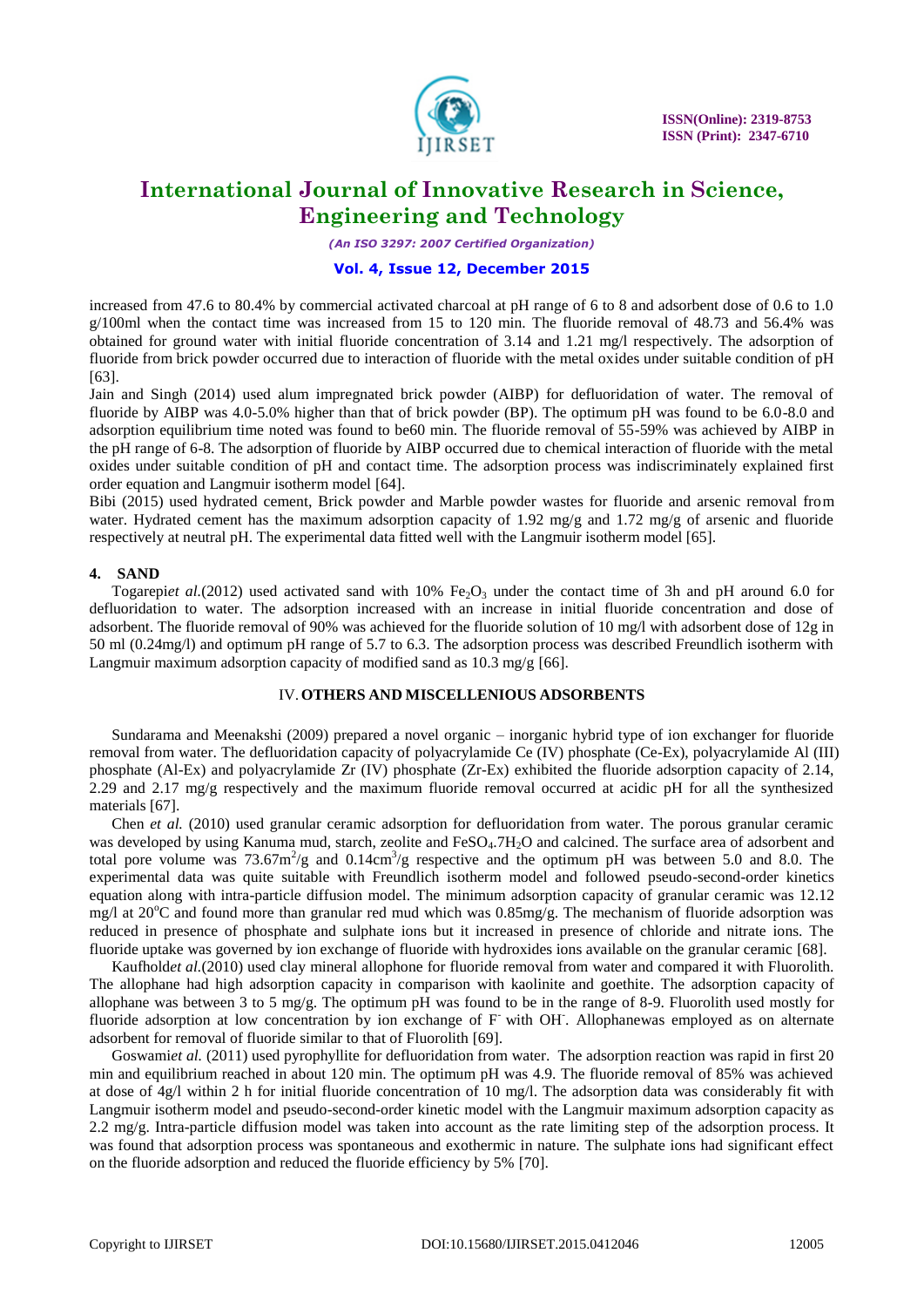

*(An ISO 3297: 2007 Certified Organization)*

### **Vol. 4, Issue 12, December 2015**

Malakootianet al. (2011) reported about the prepared regenerated spent bleaching earth (RSBE) with acid and alkaline treatment and used it for defluoridation from water. The SBE was generally the waste generated from oil industry. The optimum pH and equilibrium time was 7 and 180 min respectively. The fluoride removal decreased with an increase in fluoride initial concentration. The maximum defluoridation capacity of RSBE was 0.6 mg/g at neutral pH and 10g/l dose of adsorbent with fluoride solution of 2.5-8 mg/l. The rate of fluoride adsorption by RSBE was 0.64 mg/g.min<sup>0.5</sup> according to the kinetic study. The 10 g/l dose of RSBE had treated Kuhbonan water and brought down fluoride level of water on the basis of guideline given by WHO [71].

Islam *et al.* (2011) prepared a hybrid thorium phosphate composite with cinnamamide, thorium nitrate and phosphoric acid by co-precipitation method for removal of fluoride from drinking water. Polycinnamamide thorium (IV) phosphate resemble the good specific surface area of  $101.2 \text{m}^2/\text{g}$ . The fluoride removal of 87.6, 83.9 and 80.2 % was obtained with 1 g/l dose of adsorbent for 100 ml of sample with initial fluoride concentration of 1, 5 and 10 mg/l respectively. The adsorption data suited exclusively well with Langmuir isotherm model and followed pseudo first order kinetics. The Langmuir adsorption capacity was 4.749 mg/g at optimum condition of concentration. The adsorption process was spontaneous and exothermic in nature. The adsorption was took place by ion exchange mechanism with phosphate ions present as adsorbent in addition to electrostatic attraction and hydrogen bonding [72].

Nunez *et al.* (2012) investigated nickel and magnesium hydrotalcite compound of NiAlHT, MgAlHT for removal of fluoride from an aqueous solution. They reported that NiAlHT was more efficient than MgAlHT for fluoride uptake. The grain size of 25-50 mesh gave maximum adsorption and equilibrium was reached in about 600 min. The kinetics of adsorption was explained eventually by Elovich rate equation model and indicated that the adsorption was chemisorption process. The presence of chloride, sulphate and arsenate had effect on fluoride uptake was also studied [73].

Wang *et al.* (2013) studied the defluoridation capability of carboxylated aerobic granules containing Ce (III) (Ce (III)-MAG) from water. The experimental data was quite suitable with Redlich-Peterson isotherm model and adsorption followed pseudo-first-order kinetic model. The optimum pH was found to be between 3.0-5.0. The presence of cations like potassium, magnesium, calcium and sodium ions increased defluoridation efficiency whereas anions like nitrate, chloride, sulphate, and bicarbonate and phosphate ions reduce the fluoride uptake. The adsorbent used in fixed bed treated fluoride solution of 10 mg/l to obtain 790 bed volumes with effluent concentration below 1.0 mg/l [74].

Pandi and Viswanathan (2015) synthesized carboxylatedalginic acid (CAA) and metal ions coordinated CAA (M-CAA) for defluoridation of water in batch mode. The CAA was obtained by oxidation of alginic acid with  $KMnO<sub>4</sub>$  and  $La^{3+}$  and  $Zr^{4+}$  metal was coordinate with CAA to obtain La-CAA and Zr-CAA. The defluoridation capacity was found in the order of Zr-CAA (4.064 mg/g) > La-CAA (3.137 mg/g) > CAA (0.880 mg/g). The adsorption data fitted well with Freundlich isotherm model. It was found that the adsorption reaction was spontaneous and endothermic in nature. The kinetic exclusively explained by pseudo-second-order kinetic and intra-particle diffusion models. The fluoride uptake mechanism was studied and elaborated by electrostatic adsorption and complexation. The M-CAA was used extensively for defluoridation due to the properties such as low cost, eco-friendly, biodegradable and biocompatible nature [75].

Srivastav (2015) used hydrous bismuth oxide (HBO<sub>2</sub>) for defluoridation of water. The fluoride removal of 27 % was achieved for fluoride solution of 10 mg/l in contact time 3hrs and pH of treated water was observed to be 7.3. The Langmuir adsorption capacity of HBO<sub>2</sub> was 0.32 to 0.34 mg/g and obeyed pseudo-second-order-kinetic model [76].

Jha (2015) used Zirconium (IV) – loaded carboxylated orange peel (ZCOP) for removal of fluoride from water. The adsorption capacity of ZCOP was observed to be 5.605 mg/g at pH 6.0. The adsorption process was followed pseudosecond-order kinetic model and D-R isotherm model. The presence of phosphate and carbonate ions were reduced the fluoride removal capacity to some extent [77].

Deng and Yu (2015) used Zirconium impregnated fibrous protein (ZrFP) adsorbent for defluoridation of water. The maximum adsorption capacity of ZrFP was observed to be 12.6 mg/g at pH 5.0 and equilibrium concentration of 1.0 mg/l. The adsorption reaction was followed the pseudo-second-order-kinetic and Langmuir isotherm model [78].

#### V. **CONCLUSION& OUTLOOK**

The recent problem dealing with excess amount of fluoride in drinking water in most part of the world made people to look forward the cost effective as well as efficient adsorbents [79 – 89]. This paper briefly described the defluoridation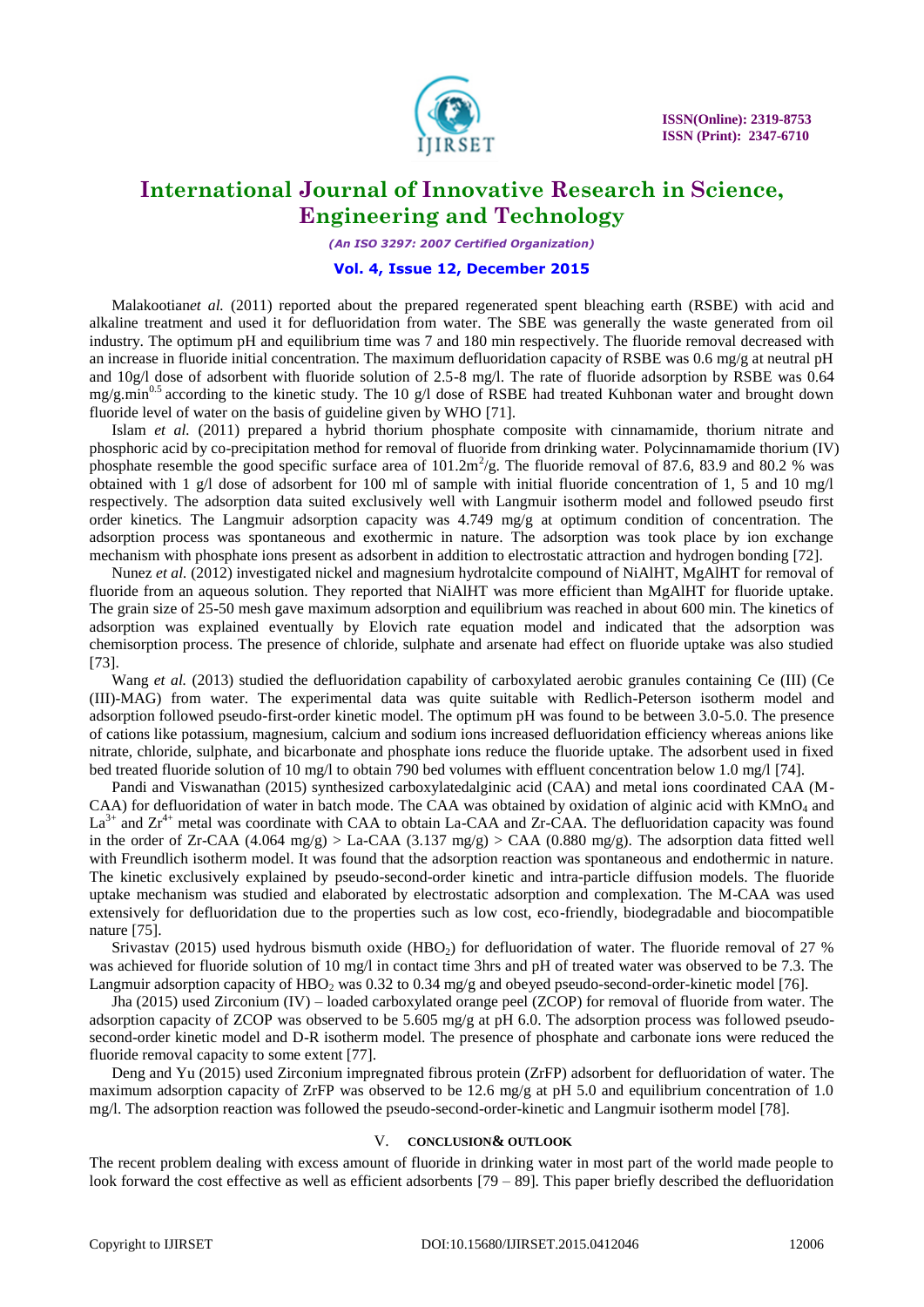

*(An ISO 3297: 2007 Certified Organization)*

### **Vol. 4, Issue 12, December 2015**

capabilities of nanomaterials, building material and other miscellaneous related adsorbent as published in various journals. Nano-adsorbent has good affinity for fluoride with high adsorption capacity. Building materials based adsorbents had good removal efficiency by replacing commercial adsorbents and is available at low cost. The literature review summarizes that the fluoride uptake of adsorbents are significantly dependent on the factors such as pH of aqueous media, the dose of adsorbent, initial fluoride concentration, agitation speed, contact time, temperature, presence of co-anions, particle size etc. The adsorbents follow the pseudo-first-order or pseudo-second-order kinetic models and equilibrium data is suitable with Langmuir or Freundlich isotherm models. There are numerous option methods for taking care of the issue of high fluoride content in drinking water. Individuals settle on their own choice, contingent upon their bears, their insight, their qualities and their way of life. The innovation to identify and to lessen the fluoride in drinking water ought to be sufficiently straightforward to be taken care of by the villagers and simple to discover in the business sector. The national standard of fluoride in drinking water ought to be sufficiently low to shield individuals from fluoride poisonous quality. The future studies would be focussing on the techno-economic viability of adsorbents for field performances following the option of reuse and recycle. The above absorbent has spacious exceptionality opportunities in adjoining future that have been existing by the nanotechnology are regarded for improvement in the current world.

#### **REFERENCES**

- [1] Srimurali, M., Pragathi, A., and Karthikeyan, J., "A study on removal of fluorides from drinking water by adsorption onto low-cost materials", Environmental Pollution, vol. 99, Issue 2, pp. 285-289, 1998.
- [2] Karthikeyan, G., Pius, A., and Alagumuthu, G., "Fluoride adsorption studies of montmorillonite clay", Indian Journal of Chemical Technology, vol. 12, pp. 263-272, 2005.
- [3] Ma, W., Ya, F. Q., Han, M., and Wang R., "Characteristics of equilibrium, kinetics studies for adsorption of fluoride on magnetic-chitosan particle". Journal of Hazardous Materials, vol. 143, pp. 296-302, 2007.
- [4] Singh, R., and Maheshwari, R. C., "Defluoridation of drinking water- a review", Indian Journal of Environmental Ptrotection, vol. 21(11), pp. 983-991, 2001.
- [5] Fawell, J., Bailey, K., Chilton, E., Dahi, E., Fewtrell, L., and Magara, Y., "Fluoride in Drinking Water", World Health Organization, IWA Publishing, UK, 2006.
- [6] World Health Organisation, Guidelines for Drinking-water Quality, vol. 2. Health Criteria and Other Supporting Information, 2<sup>nd</sup> ed., World Health Organisation, Geneva, 1996.
- [7] Bureau of Indian Standard Drinking water specification BIS 10500, 1991.
- [8] US Public Health Service Drinking Water Standards, US Government Printing Office, Department of Health Education and Welfare, Washington DC, 1962.
- [9] Cengeloglu, Y., Kir, E., and Ersoz, M., "Removal of fluoride from aqueous solution by using red mud", Seperation and Purification Technology, vol.28, Issue 1, pp. 81–86, 2002.
- [10] Chinoy, N. J., "Effects of fluoride on physiology of animals and human beings", Indian Journal of Environmental Toxicology, vol. 1, pp. 17– 32, 1991.
- [11] Harrison, P.T.C., "Fluoride in water: a UK perspective", Journal of Fluorine Chemistry, vol. 126, Issue 11-12, pp. 1448–1456, 2005.
- [12] Kumar, E., Bhatnagar, A., Minkyu, J., Jung, W., Lee, S., Kim, S., Lee, G., Song, H., Choi, J., Yang, J., and Jeon, B., "Defluoridation from aqueous solutions by granular ferric hydroxide (GFH)", Water Research, vol. 43, Issue 2, pp. 490–498, 2009.
- [13] Meenakshi, R. C., and Maheshwari, "Fluoride in drinking water and its removal", Journal of Hazardous Materials, vol. 137, Issue 1, pp. 456– 463, 2006.
- [14] Vigneswaran, S., and Visvanathan, C., "Water Treatment Processes Simple Options", CRC Press, Inc., Florida, 1995.
- [15] UNESCO (internet source, status January 2007) Trace elements in Groundwater and public health. [\(http://www.iah.org/briefings/Trace/trace.pdf\)](http://www.iah.org/briefings/Trace/trace.pdf)
- [16] Teotia, S. P., Teotia, M., and Singh, R. K., "Hydro geochemical aspects of endemic skeletal fluorosis in India An epidemiological study", Fluoride, pp. 1469-74, 1981.
- [17] Susheela, A. K., "Fluorosis management programme in India", Current Science, vol. 77, no. 10, pp. 1250-1255, 1999.
- [18] Li, Y. H., Wang, S., Cao, A., Zhao, D., Zhang, X., Xu, C., Luan, Z., Ruan, D., Liang, J., Wu, D., and Wei, B., "Adsorption of fluoride from water by amorphous alumina supported on carbon nanotubes", Chemical Physics Letters, vol. 350, Issues 5-6, pp. 412–416, 2001.
- [19] Li, Y.H., Wang, S., Zhang, X., Wei, J., Xu, C., Luan, Z., and Wu, D., "Adsorption of fluoride from water by alligned carbon nanotubes", Materials Research Bulletin, vol. 38, Issue 3, pp. 469-476, 2003.
- [20] Li, Y.H., Wang, S., Zhang, X., Wei, J., Xu, C., Luan, Z., Wu, D., and Wei, B., "Removal of fluoride from water by carbon nanotube supported alumina", Environmental Technology, vol. 24, pp. 391–398, 2003.
- [21] Pathak, A., Panda, A. B., Tarafdar, A., and Pramanik, P., "Synthesis of nano-sized metal oxide powders and their application in separation technology", Journal of Indian Chemical Society, vol. 80, no. 4, pp. 289–296, 2003.
- [22] Chang, C. F., Lin, P. H., and Holl, W., "Aluminium-type super paramagnetic adsorbents: Synthesis and application on fluoride removal", Colloids and Surfaces A: Physicochemical and Engineering Aspects, vol. 280, Issues 1-3, pp. 194–202, 2006.
- [23] Patel, G., Pal, U., and Menon, S., "Removal of fluoride from aqueous solution by CaO nanoparticles", Separation Science and Technology, vol. 44, pp. 2806–2826, 2009.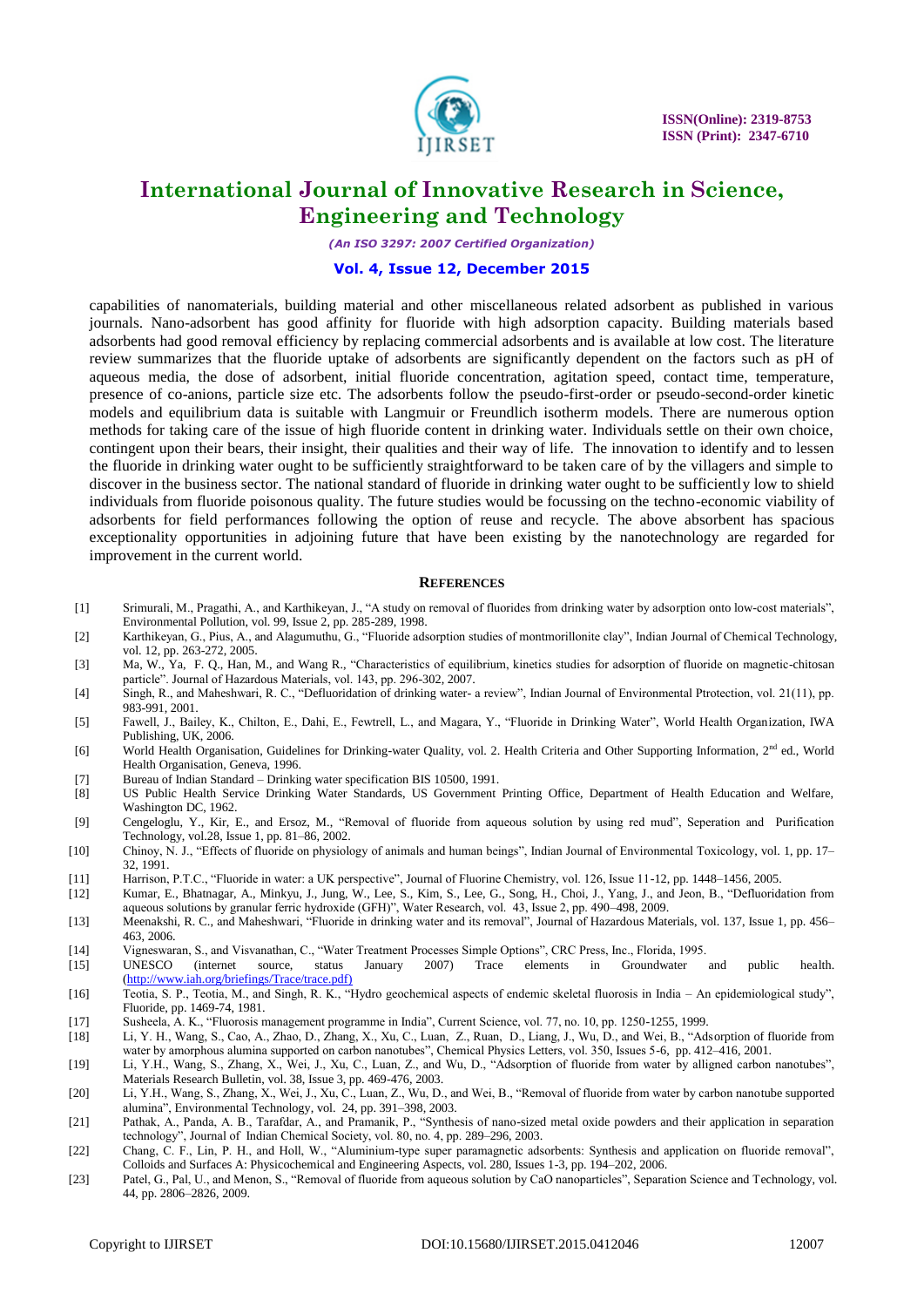

*(An ISO 3297: 2007 Certified Organization)*

#### **Vol. 4, Issue 12, December 2015**

- [24] Chen, L., Wu, H. X., Wang, T.J., Jin, Y., Zhang, Y., and Dou, X.M., "Granulation of Fe-Al-Cenano-adsorbent for fluoride removal from drinking water by spray coating on sand in a fluidized bed", Powder Technology, vol. 193, Issue 1, pp. 59–64, 2009.
- [25] Maliyekkal, S. M., Anshup, K. R., Antony, T., and Pradeep, "High yield combustion synthesis of nanomagnesia and its application for fluoride removal", Science of The Total Environment, vol. 408, Issue 15, pp. 2273–2282, 2010.
- [26] Zhang, D., Luo, H., Zheng, L., Wang, K., Li, H., Wang, Y., and Feng, H., "Utilization of waste phosphogypsum to prepare hydroxyapatite nanoparticles and its application towards removal of fluoride from aqueous solution", Journal of Hazardous Materials, vol. 241– 242, pp. 418– 426, 2012.
- [27] Suriyaraj, S.P., Bhattacharyya, A., and Selvakumar, R., "Hybrid Al2O3/Bio-TiO2Nanocomposite impregnated Thermoplastic polyurethane (TPU) nanofibrous membrane for Fluoride removal from aqueous Solution", RSC Adv. Vol.5, pp. 26905-26912, 2012.
- [28] Barati, A., Eskandari, Z., TaghiMiri, S., and Asgari,M., "Removal of Fluoride Ion from Aqueous Solution by Nanocomposite Hydrogel Based on Starch/Sodium Acrylate/Nano Aluminium Oxide", Iranian Journal of Polymer Science and Technology, vol. 26, no. 5, pp. 381-391, Dec. 2013 – Jan. 2014.
- [29] Wei, W., Wang, X., Wang, Y., Xu, M., Cui, J., and Wei, Z., "Evaluation of removal efficiency of fluoride from aqueous solution using nanosizedfluorapatite", Desalination and Water Treatment, vol. 52, Issue 31-33, pp. 6219–6229, 2014.
- [30] [He,](http://www.sciencedirect.com/science/article/pii/S0021979713009326) J., and [Paul Chen,](http://www.sciencedirect.com/science/article/pii/S0021979713009326) J., "A zirconium-based nanoparticle: Essential factors for sustainable application in treatment of fluoride containing water", Journal of Colloidal and Interface Science, vol[. 416,](http://www.sciencedirect.com/science/journal/00219797/416/supp/C) pp. 227–234, 2014.
- [31] [He,](http://www.sciencedirect.com/science/article/pii/S0043135414001468) J., [Siah,](http://www.sciencedirect.com/science/article/pii/S0043135414001468) T., [and Paul Chen,](http://www.sciencedirect.com/science/article/pii/S0043135414001468) J., "Performance of an optimized Zr-based nanoparticle-embedded PSF blend hollow fiber membrane in treatment of fluoride contaminated water", [Water Research,](http://www.sciencedirect.com/science/journal/00431354) vol. [56,](http://www.sciencedirect.com/science/journal/00431354/56/supp/C) pp. 88–97, 2014.
- [32] Adeno, F., Mulugeta, E., Zewge, F., and Chebude, Y., "Adsorptive removal of fluoride from water using nanoscale aluminium oxide hydroxide (alooh)", Bulletin of Chemical Society Ethiopia, vol. 28(2), pp. 215-227, 2014.
- [33] Govha, J., BalaNarsaiah, T., Manyangadze, M., and AkhilaSwathanthra, P., "Kinetics of Fluoride Adsorption on Mixed Oxide Nanocomposites: Analysis", International Journal of Scientific & Engineering and Research, vol. 5, Issue 10, pp. 102-104, 2014.
- [34] Jahin, H. S., "Fluoride removal from water using nanoscale zero- valent iron (NZVI)", International Water Technology Journal, vol. 4(3), pp. 173-182, 2014.
- [35] Teimouri, A., Nasab, S. G., Habibollahi, S., Najafabadi, M.F., and Chermahini, A. N., "Synthesis and characterization of Chitosan/montmorillonite/ZrO<sub>2</sub>nanocomposite and its application as adsorbent for removal of fluoride", RSC Advances, vol.5, pp. 6771-6781, 2015.
- [36] Dayananda, D., Sarva, V.R., Prasad, S.V., Arunachalam, J., Parameswaran, P., and Ghosh, N.N., "Synthesis of MgO nanoparticle loaded mesoporous Al<sub>2</sub>O<sub>3</sub> and its defluoridation study", Applied Surface Science, vol. 329, pp. 1–10, 2015.
- [37] [Dhillon,](http://pubs.rsc.org/en/results?searchtext=Author%3AAnkita%20Dhillon) A. and [Kumar,](http://pubs.rsc.org/en/results?searchtext=Author%3ADinesh%20Kumar) D., "Development of a nanoporous adsorbent for the removal of health-hazardous fluoride ions from aqueous systems", Journal of Material Chemistry A**,**vol. 3, pp. 4215-4228, 2015.
- [38] Balarak, D., Mahdavi, Y., and Joghatayi, A., "Adsorption of fluoride using SiO2 nanoparticles as adsorbent", International Journal of Engineering Technologies and Management Research, vol. 2 (2), pp. 1-9, 2015.
- [39] Pandi, K., and Viswanathan, N., "Synthesis of alginate beads filled with nanohydroxyapatite: An efficient approach for fluoride sorption", Journal of Applied Polymer Science, vol. 132, Issue 19, pp. 41937 (1-9), 2015.
- [40] Wei, F., Cao, C., Huang, P., and Song, W., "A new ion exchange adsorption mechanism between carbonate groups and fluoride ions of basic aluminum carbonate nanospheres", RSC Advances, vol. 5, pp. 13256–13260, 2015.
- [41] Dhillon, A., Nair, M., Bhargava, S. K., and Kumar, D., "Excellent fluoride decontamination and antibacterial efficacy of Fe–Ca–Zr hybrid metal oxide nanomaterial", Journal of Colloid and Interface Science, vol. 457, pp. 289–297, 2015.
- [42] Minju, N., Swaroop, K.V., Haribabu, K., Sivasubramanian, V., and Kumar, P. S., "Removal of fluoride from aqueous media by magnesium oxide-coated nanoparticles", Desalination Water Treatment, vol. 53, Issue 11, pp. 2905–2914, 2015.
- [43] Christina, E., and Viswanathan, P., "Development of a novel nano-biosorbent for the removal of fluoride from water", Chinese Journal of Chemical Engineering, vol. 23 (6), pp. 924-933, 2015.
- [44] Malana, M. A., Muhammad, J. D., Ashiq, M. N., and Gohar, R. S., "Defluoridation of aqueous solutions by nanocomposite of MgAl<sub>2</sub>O<sub>4</sub> and MA-VA-AA polymer: kinetics and mechanism", Desalination and Water Treatment, vol 55, pp. 1629–1638, 2015.
- [45] Pandi, K., and Viswanathan, N., "In situ precipitation of nano-hydroxyapatite in gelatin polymatrixtoward specific fluoride sorption", International Journal of Biological Macromolecules, vol. 74, pp. 351-359, 2015.
- [46] Wan, Z., Chen, W., Liu, C., Liu, Y., and Dong, C., "Preparation and characterization of γ-AlOOH @CS magnetic nanoparticle as a novel adsorbent for removing fluoride from drinking water", Journal of Colloid and Interface Science, vol. 443, pp. 115-124, 2015.
- [47] Cai, H., Chen, G., Peng, C., Xu, L., Zhu, X., Zhang, Z., Dong, Y., Shang, G., Ke, F., Gao, H., and Wan, X., "Enhanced removal of fluoride by tea waste supported hydrous aluminum oxide nanoparticles: Anionic polyacrylamide mediated aluminum assembly and adsorption mechanism", RSC Advances, vol. 5, Issue 37, pp. 29266-29275, 2015.
- [48] Islam, M., Naushad, M., and Patel, R., "Polyaniline/basic oxygen furnace slag nanocomposite as a viable adsorbent for the sorption of fluoride from aqueous medium: equilibrium, thermodynamic and kinetic study", Desalination and Water Treatment, vol. 54, Issue 2, pp. 450–463, 2015.
- [49] Prathibha, C., Sharma, B., Chunduri, L.A.A., Aditha, S. K., Rattan, T., and Venkataramaniah, K., "Nano Calcium-Aluminum Mixed Oxide: A Novel and Effective Material for Defluoridation of Drinking Water", Separation Science and Technology, vol. 50, Issue 13, pp. 1915–1924, 2015.
- [50] Thakkar, M., Wu, Z., Wei, L., and Mitra, S., "Water defluoridation using a nanostructured diatom–ZrO<sub>2</sub> composite synthesized from algal Biomass", Journal of Colloid and Interface Science, vol. 450, pp. 239–245, 2015.
- [51] Kang, W.H., Kim, E. I., and Park, J.Y., "Fluoride removal capacity of cement paste", Desalination, vol. 202, Issues 1-3, pp. 38–44, 2007.
- [52] Ayoob, S., and Gupta, A.K., "Sportive response profile of an adsorbent in the defluoridation of drinking water", Chemical Engineering Journal, vol. 133, Issues 1-3, pp. 273–281, 2007.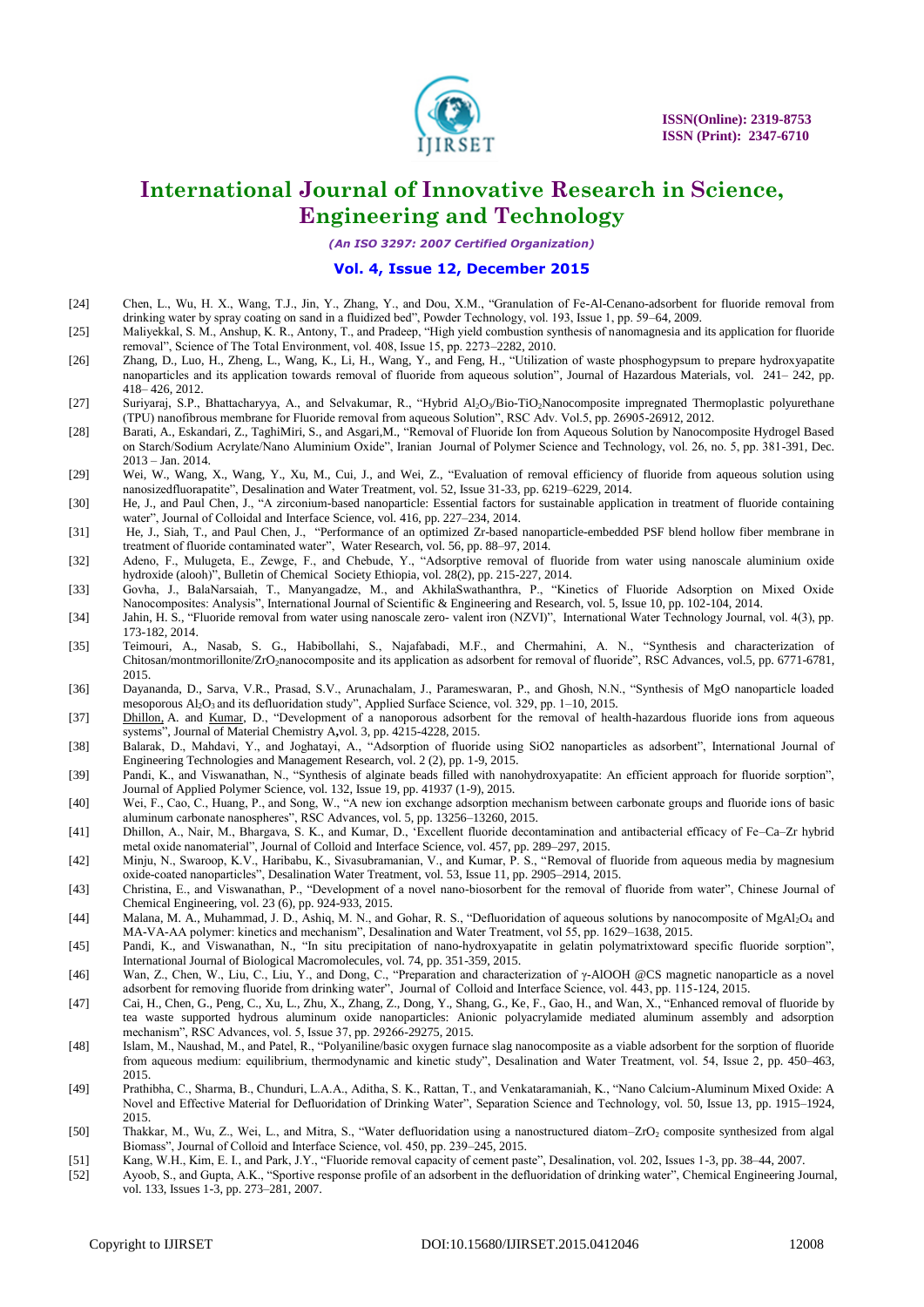

*(An ISO 3297: 2007 Certified Organization)*

### **Vol. 4, Issue 12, December 2015**

- [53] Ayoob, S., Gupta, A. K., Bhakat, P. B., and Bhat, V. T., "Investigations on the kinetics and mechanisms of sorptive removal of fluoride from water using alumina cement granules", Chemical Engineering Journal, vol. 140, Issues 1-3, pp. 6–14, 2008.
- [54] Ayoob, S., and Gupta, A.K., "Insights into isotherm making in the sorptive removal of fluoride from drinking water", Journal of Hazardous Materials, vol. 152, Issue 3, pp. 976–985, 2008.
- [55] Sulaiman, A., Gupta, A. K., and Basheer, A. B., "A fixed bed sorption system for defluoridation of ground water", Journal of Urban Environtal Engineering, vol. 3, no. 1, pp. 17–22, 2009.
- [56] Oguz, E., "Adsorption of fluoride on gas concrete materials", Journal of Hazardous Materials, vol. 117, Issues 2-3, pp. 227–233, 2005.
- [57] Oguz, E., "Equilibrium isotherms and kinetics studies for the sorption of fluoride on light weight concrete materials", Colloids and Surfaces A: Physicochemical and Engineering Aspects, vol. 295, Issues 1-3, pp. 258–263, 2007.
- [58] Bandyopadhyay, K., Goswami, C., Chaudhuri, D., Majumdar, A., and Misra, A. K., "Removal of fluoride from groundwater using broken concrete cubes as the adsorbing media", Indian Geotechnical Society (IGC), Guntur, 2009.
- [59] Hongo, T., Tsunashima, Y., Iizuka, A., and Yamasaki, A., "Synthesis of Anion-Exchange Materials from Concrete Sludge and Evaluation of Their Ability to Remove Harmful Anions (Borate, Fluoride, and Chromate)", International Journal of Chemical Engineering and Applications, vol. 5(4), pp. 298-302, 2014.
- [60] Wijesundara, T., "Low-cost defluoridation of water using broken bricks", 30th WEDC International Conference, Vientiane, Lao PDR, pp. 521- 525, 2004.
- [61] Yadav, A. K., Kaushik, C. P., Haritash, A. K., Kansal, A., and Rani, N., "Defluoridation of groundwater using brick powder as an adsorbent", Journal of Hazardous Materials, vol. 128 , Issues 2-3, pp. 289–293, 2006.
- [62] Singh, R., Raghuvanshi, S. P., and Kaushik, C.P., "Drinking water using brick powder as an adsorbent", Asian Journal of Chemistry, vol. 20 (8), pp. 5818-5826, 2008.
- [63] Rani, B., Maheshwari, R., Chauhan, A. K., and Bhaskar, N. S., "Defluoridation of contaminated water employing brick powder as an adsorbent", International Journal of Science and Nature, vol. 3(1), pp. 78-82, 2012.
- [64] Jain, A., and Singh, S.K., "Defluoridation of water using Alum impregnated brick powder and its comparison with brick powder", International Journal of Engineering Sciences and Innovative Technology, vol. 3(4), pp. 591-596, 2014.
- [65] Bibi, S., Farooqi, A., Hussain, K., and Haider, N., "Evaluation of industrial based adsorbents for simultaneous removal of arsenic and fluoride from drinking water", Journal of Cleaner Production, vol. 87, pp. 882-896, 2015.
- [66] Togarepi, E., Mahamadi, C., and Mangombe, A., "Deflouridation of water using physico-chemically treated sand as a low-cost adsorbent: An equilibrium study", African Journal of Environmental Science and Technology, vol. 6 (3), pp. 176-181, 2012.
- [67] Sundarama, C.S., and Meenakshi, S., "Fluoride sorption using organic–inorganic hybrid type ion exchangers", Journal of Colloid and Interface Science, vol. 333, Issue 1, pp. 58–62, 2009.
- [68] Chen, N., Zhang, Z., Feng, C., Sugiura, N., Li, M., and Chen, R., "Fluoride removal from water by granular ceramic adsorption", Journal of Colloid and Interface Science, vol. 348, Issue 2, pp. 579–584, 2010.
- [69] Kaufhold, S., Dohrmann, R., Abidin, Z., Henmi, T., Matsue, N., Eichinger, L., "Allophone compared with other sorbent minerals for the removal of fluoride from water with particular focus on a mineable Ecuadorian allophane", Applied Clay Science, vol. 50, pp. 25-33, 2010.
- [70] Goswami, A., and Purkait, M. K., "Kinetic and Equilibrium Study for the Fluoride Adsorption using Pyrophyllite", Separation Science and Technology, vol. 46, Issue 11, pp. 1797–1807, 2011.
- [71] Malakootian, M., Fatehizadeh, A., Yousefi, N., Ahmadian, M., and Moosazadeh, M., "Fluoride removal using Regenerated Spent Bleaching Earth (RSBE) from groundwater: Case study on Kuhbonan water", Desalination, vol. 277, Issues 1-3, pp. 244-249, 2011.
- [72] Islam, M., Mishra, P.C., and Patel, R., "Fluoride adsorption from aqueous solution by a hybrid thorium phosphate composite", Chemical Engineering Journal, vol. 166, Issue 3, pp. 978–985, 2011.
- [73] Jimenez-Nunez, M. L., Olguin, M. T., and Solache-Rios, M., "Fluoride removal from aqueous solutions by magnesium, nickel and cobalt calcinedhydrotalcite-like compounds", Separation Science and Technology, vol. 42, Issue 16, pp. 3623–3639, 2007.
- [74] Wang, X. H., Song, R. H., Yang, H. C., Shi, Y. J., Dang, G. B., Yang, S., Zhao, Y., Sun, X. F., and Wang, S. G., "Fluoride adsorption on carboxylated aerobic granules containing Ce(III)", Bioresource Technology, vol. 127, pp. 106–111, 2013.
- [75] [Pandi,](http://www.ncbi.nlm.nih.gov/pubmed/?term=Pandi%20K%5BAuthor%5D&cauthor=true&cauthor_uid=25542130) K., and [Viswanathan,](http://www.ncbi.nlm.nih.gov/pubmed/?term=Viswanathan%20N%5BAuthor%5D&cauthor=true&cauthor_uid=25542130) N., "A novel metal coordination enabled in carboxylatedalginic acid for effective fluoride removal", [Carbohydrate Polymer,](http://www.ncbi.nlm.nih.gov/pubmed/25542130) vol. 118, pp. 242-249, 2015.
- [76] Srivastav, A. L., Singh, P. K., and Sharma, Y. C., "Synthesis of a novel adsorbent, hydrous bismuth oxide (HBO2) for the removal of fluoride from aqueous solutions", Desalination Water Treat., vol. 55, Issue 3, pp. 604–614, 2015.
- [77] Jha, R., Jha, U., Dey, R. K., Mishra, S., and Swain, S. K., "Fluoride sorption by zirconium (IV) loaded carboxylated orange peel", Desalination and Water Treatment, vol. 53, Issue 8, pp. 2144–2157, 2015.
- [78] Deng, H., and Yu, X., "Fluoride removal from drinking water by zirconium-impregnated fibrous protein", Desalination Water Treat., vol. 54, pp. 1594–1603, 2015.
- [79] Waghmare, S. S., Arfin, T., Manwar, N., Lataye, D. H., Labhsetwar N., and Rayalu, S., "Preparation and Characterization of Polyalthialongifolia Based Alumina as a Novel Adsorbent for Removing Fluoride from Drinking Water," Asian Journal of Advanced Basic Sciences, vol. 4(1), pp. 12-24, 2015.
- [80] Thakre, D., Dixit, P., Waghmare, S., Manwar, N., Labhsetwar N., and Rayalu, S. S., "Synthesis Optimization and Fluoride Uptake Properties of High Capacity Composite Adsorbent for Defluoridation of Drinking Water," Environmental Progress & Sustainable Energy, pp. 1-10, 2015.

[81] Waghmare S. S., and Arfin, T., "Fluoride Removal from Water by Calcium Materials: A State-Of-The-Art Review," International Journal of Innovative Research in Science, Engineering and Technology, vol. 4(9), pp. 8090-8102, 2015.

- [82] Waghmare S. S., and Arfin, T., "Fluoride Removal from Water by Mixed Metal Oxide Adsorbent Materials: A State-Of-The-Art Review," International Journal of Engineering Sciences & Research Technology, vol. 4(9), pp. 519-536, 2015.
- [83] Waghmare S. S., and Arfin, T., "Fluoride induced water pollution issue and its health efficacy in India- A review," International Journal of Engineering Research & General Science, vol. 3(5), pp. 345-358, 2015.